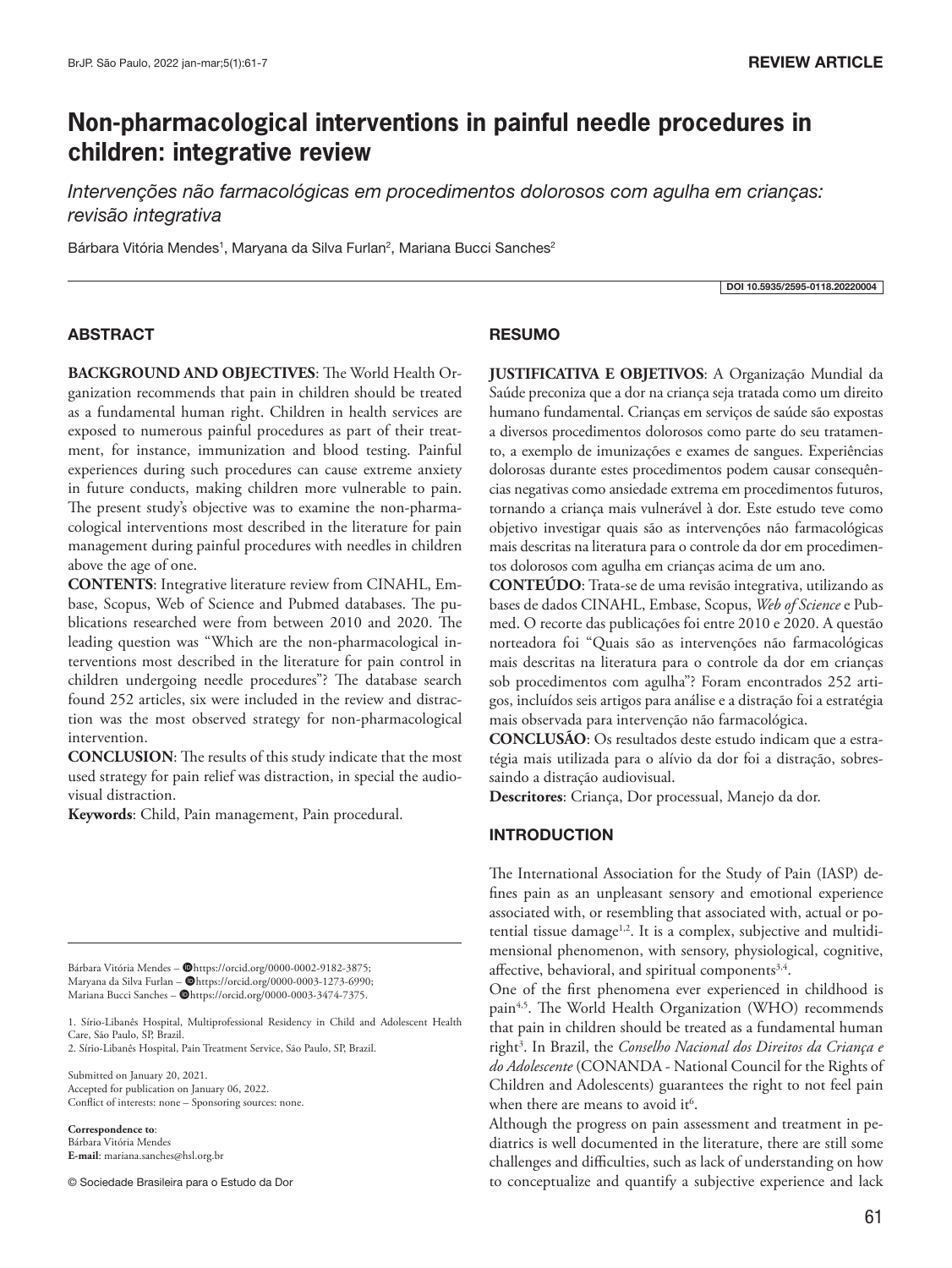of knowledge on pain treatment<sup>7</sup>. In this sense, pain is still undertreated, especially acute pain related to painful procedures<sup>8</sup>.

Children in health care services are exposed to several painful procedures as part of their treatment, such as immunizations and blood tests<sup>4,9</sup>. Venipuncture and intravenous cannula insertion have been described as the two most common sources of pain in hospitalized children<sup>8,10,11</sup>. There is ample evidence in the literature showing that young children, preadolescents, and adolescents submitted to venipuncture had high intensity of pain and distress<sup>12,13</sup>. Painful experiences during these procedures can cause negative consequences such as extreme anxiety in future procedures and extreme physiological reactions during the actual procedure<sup>14</sup>. In fact, studies have shown that early experiences with pain have been associated with a number of adverse behavioral and physiological consequences<sup>15,16</sup>, and may generate increased pain sensitivity and avoidance of health care in the adult<sup>17,18</sup>.

Painful experiences make the child more vulnerable to pain. Since it's impossible to completely Eliminate the experience of pain in pediatric patients, the adequate management becomes crucial<sup>9</sup>.

The objective of the present study is to investigate the non-pharmacological interventions most described in the literature for pain control in painful needle procedures in children over one year.

# **CONTENTS**

An integrative review that gathers findings from studies developed using different methodologies, allowing the reviewers to synthesize results without hindering the epistemological affiliation of the included studies<sup>19</sup>.

The review was developed in five stages: problem formulation, data collection, data assessment, data analysis and interpretation, and data disclosure<sup>19,20</sup>.

In the first stage, the formulation of the problem and guiding question was developed using the PICO strategy (Patient - pediatric patient undergoing painful needle procedures; I - non-pharmacological interventions; Control - no comparative; Outcome - pain relief). As of this, the following guiding question was formulated: "What are the non-pharmacological interventions most described in the literature for pain control in children undergoing needle procedures"? In the second stage, data collection was performed during the months from September to December 2020. The databases selected were CINAHL (The Cumulative Index to Nursing and Allied Health Literature), Embase, Scopus, Web of Science, and Pubmed, which encompasses Medline.

For the articles search, different strategies were used according to the specificity of each database. Descriptors from the Medical Subject Headings indexing vocabulary (MeSH terms), CINAHL terms, EMTREE terms, and free terms were elected.

The descriptors for CINAHL were "pain, procedural", "pain management" (MeSH terms), "procedural pain", "pain relief" and "pain control" combined with the Boolean operator OR, as well as "non-pharmacological intervention", "non-pharmacological interventions", "child", "preeschool", "adolescent". Then the Boolean operator AND was used between these.

The search strategy used in PubMed included the MeSH terms "pain procedural," "pain management," "child," "preeschool child," "adolescent," and "non-pharmacological interventions," "non-pharmacological intervention" as free terms. The operators OR and AND were used between the descriptors.

For the Embase, Scopus, and Web of Science databases, the following EMTREE terms and free terms were used: "procedural pain" OR "injection" OR "vein puncture" OR "catheter" OR "phlebotomy" AND "non-pharmacological intervention" OR "non-pharmacological interventions" AND "adolescent" OR "child" OR "preschool" OR "school".

The following inclusion criteria were defined: studies specifically addressing the research guiding theme, publications from between 2010 and 2020, children aged 1 to 18 years old, articles available for full reading in Portuguese, English, Spanish or French, systematic reviews and meta-analyses, randomized and controlled studies, experimental and quasi-experimental studies. Exclusion criteria were editorial articles, case reports, narrative reviews, studies that presented pharmacological interventions, and articles with children under one year old. This last criterion was defined for exclusion because there are several studies about non-pharmacological interventions in painful procedures for newborns and infants.

In the third stage, the studies were selected by two reviewers, first by reading the titles and abstracts, and then by reading in full those that met the inclusion criteria. The process of identification, selection, eligibility and inclusion of articles, according to PRISMA<sup>21</sup> recommendations, is shown in Figure 1.



Figure 1. Flowchart of identification, selection, eligibility and inclusion of studies following PRISMA<sup>21</sup> recommendations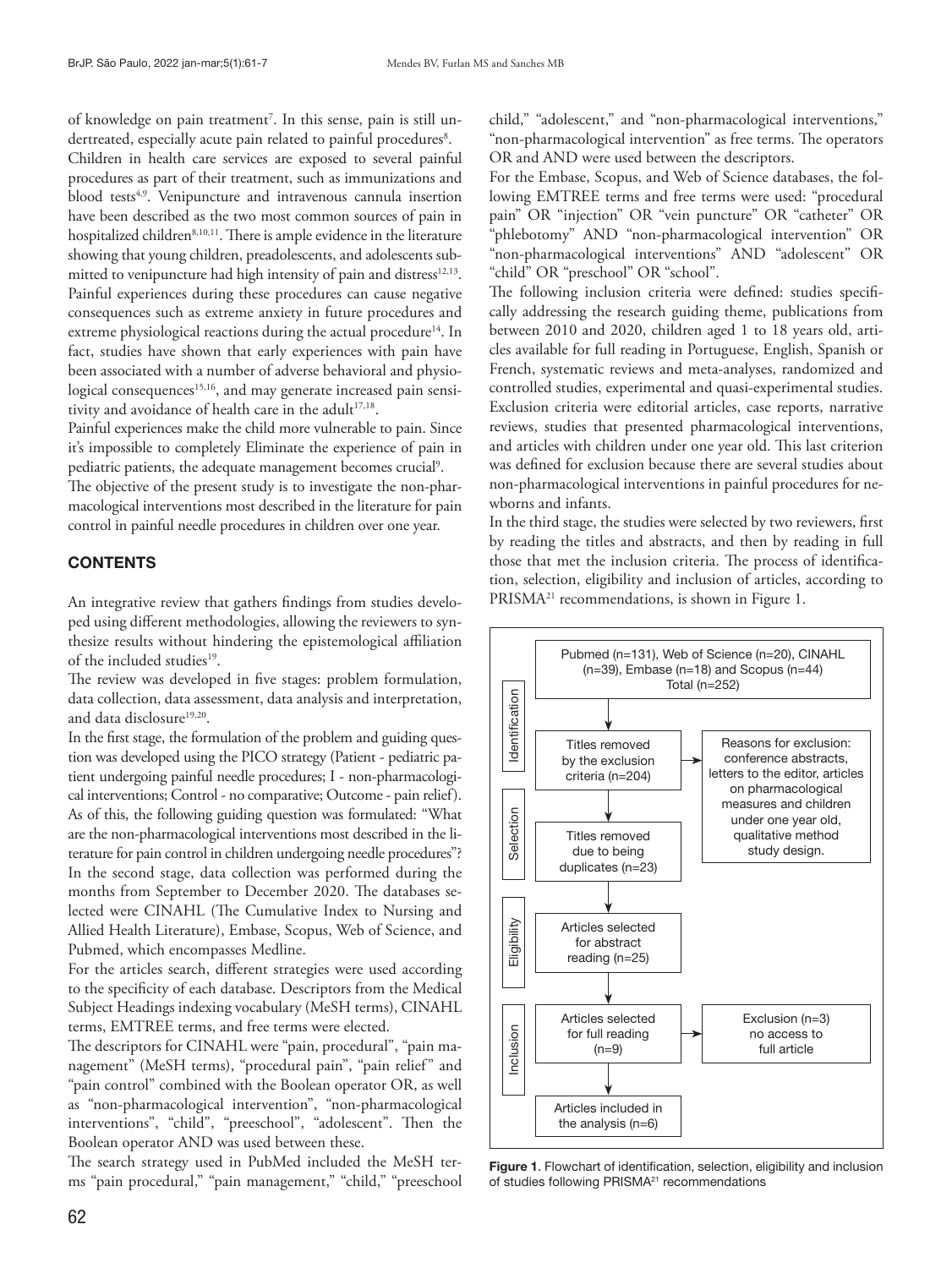In the fourth stage, the articles were read in full and analyzed by two reviewers. A synoptic table containing year, journal, intervention, objective, methods, results, conclusion, and level of evidence was created to organize and synthesize the data from the selected studies (Table 1).

The articles were categorized into levels of evidence by two reviewers, according to the classification proposed by Melnyk and Fineout-Overholt<sup>22</sup>. This classification presents seven levels of evidence. At level one, the evidence comes from systematic reviews or meta-analysis of randomized controlled trials or from clinical guidelines based on systematic reviews of randomized controlled trials; at level two, evidence derives from at least one well-designed randomized controlled trial; at level three, from well-designed clinical trials without randomization; at level four, from well-designed cohort and case-control studies; at level five, from systematic review of descriptive and qualitative studies; at level six, from a single descriptive or qualitative study; at level seven, from experts opinion and/or expert committee report obtained.

# RESULTS

Initially, 252 articles were found in the chosen databases. After reading the title and identifying duplicates, 227 articles were excluded. Of the 25 articles selected for abstract reading, 9 were selected for the full reading. Three articles were excluded for not being fully available, and six articles were selected for the present review, as shown in table 1.

All selected articles were written in English. The studies were developed in several countries, two of them in India<sup>24,25</sup> and the others in Brazil<sup>23</sup>, Turkey<sup>26</sup>, Italy<sup>27</sup>, and Iran<sup>28</sup>.

As for the year of publication, two articles dated from  $2020^{25,27}$ and the others were published in the years 201827, 201723 and another two in 201325,27. Of the six articles, two were published in journals specific to the field of pediatric nursing<sup>26,27</sup>, one was published in European pain-specific journals<sup>22</sup> and only one was published in a pediatric journal<sup>26</sup>.

The professionals who conducted the research were in their majority nurses<sup>23,26,27,28</sup>, followed by pediatricians<sup>24,25</sup>. As for the implementation of the interventions, two studies<sup>25,26</sup> informed they were carried out by nurses, while the others did not specify which professional applied them23,24,25,28. All studies state that the puncture was performed by specific nurses or by nurses with extensive experience in puncturing children.

Regarding the age of the participating children, one study included only infants<sup>25</sup>, while two articles analyzed from infants to preschoolers<sup>24,27</sup> and four articles analyzed only schoolchildren<sup>23,24,27,28</sup>. As for the scales used, two studies evaluated pain through the Face, Legs, Activity, Cry, Consolability (FLACC) scale<sup>24,25</sup>. In the other studies, the Visual Analog Scale (VAS) and Faces Pain Scale-Revised<sup>23</sup>, Wong-Baker Faces Pain Rating Scale<sup>27</sup>, Ocher's Pain Score<sup>28</sup>, and Children's Anxiety Pain Scale<sup>25</sup> were used.

The painful needle procedure most performed was the peripheral access insertion (5 of 6 articles)<sup>23,24,26-28</sup>, followed by vaccination  $(1 \text{ article})^{25}$ .

Table 1. Distribution of studies included in the synthesis according to authors, year, journal, intervention, objective, methodology, results, conclusion, and level of evidence. São Paulo, SP, Brazil 2020

| Authors                                  | Intervention                                       | Objective                                                                                                                                                                                                                                                                                     | Methodology                    | <b>Results and Conclusion</b>                                                                                                                                                                                                                                                                                                                                                                                                                                                                                   | Level of<br>evidence |
|------------------------------------------|----------------------------------------------------|-----------------------------------------------------------------------------------------------------------------------------------------------------------------------------------------------------------------------------------------------------------------------------------------------|--------------------------------|-----------------------------------------------------------------------------------------------------------------------------------------------------------------------------------------------------------------------------------------------------------------------------------------------------------------------------------------------------------------------------------------------------------------------------------------------------------------------------------------------------------------|----------------------|
| Oliveira,<br>Santos and<br>Linhares $23$ | Audiovisual<br>distraction<br>(animated<br>movies) | Examine the effectiveness of<br>audiovisual distraction for the<br>relief of acute pain in hospita-<br>lized pediatric patients.                                                                                                                                                              | Cross-over cli-<br>nical trial | A significant difference was found bet-<br>ween the periods with and without dis-<br>traction in both groups, in which the sco-<br>res on both pain scales were lower during<br>distraction compared to no intervention.                                                                                                                                                                                                                                                                                        | 2                    |
| Gupta et al. <sup>24</sup>               | Audiovisual<br>distraction                         | Evaluate and compare the<br>analgesic effect of a family<br>member holding the child ver-<br>sus a family member holding<br>the child along with an anima-<br>tion distraction intervention<br>on the level of pain perception<br>during venipuncture in chil-<br>dren up to seven years old. | Quasi-experi-<br>mental study  | The average pain score of the group wi-<br>thout intervention was 3.86, while the<br>group with intervention was 2.43. During<br>venipuncture, offering a non-pharmacolo-<br>gical intervention such as distraction with<br>animations along with participation of a<br>family member helps the child to manage<br>their pain.                                                                                                                                                                                  | 3                    |
| Gedam et<br>al. <sup>25</sup>            | Audiovisual<br>distraction                         | Evaluate the effectiveness of<br>audiovisual distraction techni-<br>ques in children during and af-<br>ter vaccination.                                                                                                                                                                       | Quasi-experi-<br>mental study  | The distraction technique with toys that<br>produce light and sound, and cartoon<br>movies are practical interventions that re-<br>duce the child's pain during vaccination.<br>The average pain score of the test group<br>during the procedure (Group-1: 2.30 and<br>Group-2: 3.65) was lower than the sco-<br>re of the control group (Group-3: 5.30).<br>Likewise, after the procedure, the score<br>(Group-1: 4.62 and Group-2: 2.79) was<br>lower than the score of the control group<br>(Group-3: 6.20). | 3                    |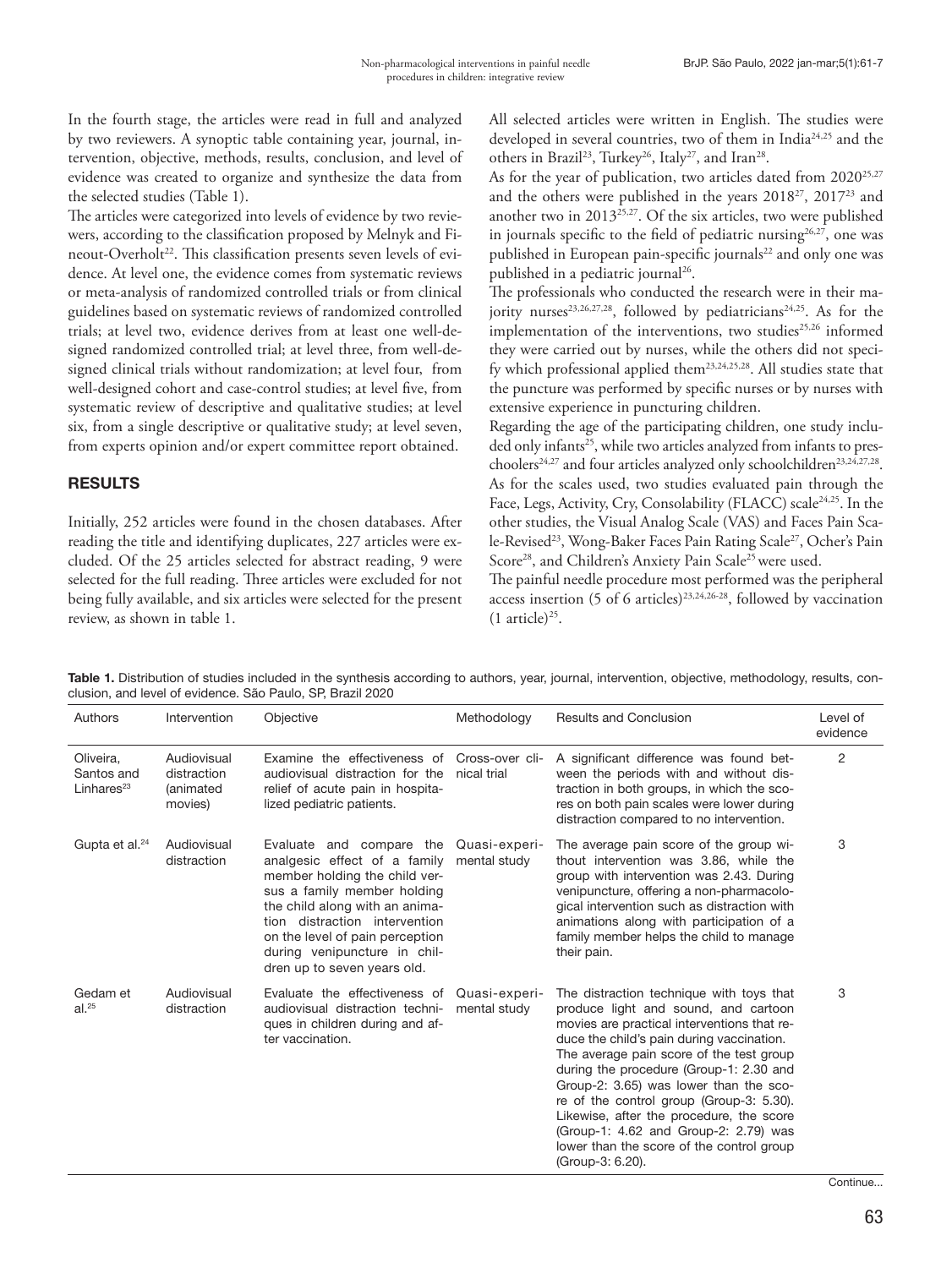| Authors                                             | Intervention                                                                                              | Objective                                                                                                                                                                                                                                                                                                                   | Methodology                                  | <b>Results and Conclusion</b>                                                                                                                                                                                                                                                                                                                                                                                                                                                                                                                    | Level of<br>evidence |
|-----------------------------------------------------|-----------------------------------------------------------------------------------------------------------|-----------------------------------------------------------------------------------------------------------------------------------------------------------------------------------------------------------------------------------------------------------------------------------------------------------------------------|----------------------------------------------|--------------------------------------------------------------------------------------------------------------------------------------------------------------------------------------------------------------------------------------------------------------------------------------------------------------------------------------------------------------------------------------------------------------------------------------------------------------------------------------------------------------------------------------------------|----------------------|
| Yildizeli et<br>al. <sup>26</sup>                   | Chewing gum                                                                                               | Investigate the effect of chewing<br>gum on pain and anxiety during<br>intravenous cannulation (IV) in<br>children.                                                                                                                                                                                                         | Randomized<br>controlled cli-<br>nical trial | The children's pain levels were signifi-<br>cantly lower in the experimental group<br>(average = $1.27 \pm 0.96$ ) than in the control<br>group (average = $1.42 \pm 0.91$ , p = 0.040).                                                                                                                                                                                                                                                                                                                                                         | 2                    |
| Bergomi et<br>al. <sup>27</sup>                     | Audiovisual<br>distraction<br>and vibration<br>combined with<br>cryothera-<br>peutic topical<br>analgesia | Evaluate two non-pharmacologi-<br>cal techniques for pain and an-<br>xiety relief during venipuncture<br>in children: vibration associated<br>with cryotherapeutic topical anal-<br>gesia using the Buzzy® device<br>and cartoons.                                                                                          | Randomized<br>clinical trial                 | There was a statistically significant dif-<br>ference in the children's perception of<br>pain in the cartoon group ( $p=0.02$ ); ho-<br>wever, secondary analysis showed that<br>Buzzy <sup>®</sup> was highly effective in children<br>younger than nine years old (p=0.04).<br>In addition, a significant efficacy was<br>recorded in the Buzzy® and cartoon<br>groups (p=0.04) for the nurse's percep-<br>tion of the child's pain, and in the Buz-<br>zy <sup>®</sup> group for the mother's perception of<br>the child's pain $(p=0.002)$ . | 2                    |
| Momenabadi.<br>Radmehr and<br>Sadeghi <sup>28</sup> | <b>Distraction</b><br>with music<br>and massage                                                           | Investigate the effects of distrac-<br>tion technique with music and<br>Hugo Point massage (compressi-<br>ye effect on the back of the hand.<br>between the first and second me-<br>tacarpal bone, next to the base<br>of the second metacarpal) in pain<br>relief during insertion of intrave-<br>nous access in children. | Semiexperi-<br>mental study                  | The Hugo Point massage and musical dis-<br>traction proved effective in reducing pain<br>intensity during IV access insertion in chil-<br>dren.<br>The average pain score in the music group<br>was $5.50\pm1.55$ , the Hugo point acupres-<br>sure was $5.50\pm1.57$ and the control was<br>$7.57 + 1.45$                                                                                                                                                                                                                                       | 3                    |

Table 1. Distribution of studies included in the synthesis according to authors, year, journal, intervention, objective, methodology, results, conclusion, and level of evidence. São Paulo, SP, Brazil 2020 – continuation

Of the selected articles, three are quasi-experimental studies<sup>24,25,28</sup>, two are randomized controlled studies<sup>26,27</sup> and one is a randomized crossover clinical trial<sup>24</sup>. According to the Melnyk & Fineout-Overholt<sup>22</sup> classification, three articles present level 2 of evidence<sup>23,26,27</sup> and the others level  $3^{24,25,28}$ .

In this review's studies, three non-pharmacological intervention strategies were used: distraction, chewing gum and cryotherapy combined with vibratory stimulation with Buzzy®. The most frequent strategy was distraction, and the audiovisual distraction stands out as the most used.

All studies showed results in favor of non-pharmacological interventions for pain relief during painful needle procedures in children.

### **DISCUSSION**

Pain control includes both pharmacological and nonpharmacological measures. Different non-pharmacological methods can be applied and have been shown to be effective for pain relief in children<sup>29-31</sup>. Non-pharmacological interventions can be grouped in the following categories: behavioral, cognitive, complementary, and physical. The behavioral techniques include coaching and training; the cognitive ones include distraction techniques; the complementary ones include toy therapy techniques and, finally, the physical ones consist of comfort position methods and heat therapy<sup>32</sup>.

Distraction is a technique that aims to redirect attention from the aspects of health care that are threatening and provoke pain and anxiety to non-threatening and ideally pleasant and engaging objects or situations<sup>33</sup>. Therefore, changes in the nociceptive response, pain suppression, and the potential to modify cognitive perceptions of pain may be possible to achieve<sup>34</sup>.

This technique can be classified into active or passive, being the active a method in which the child is engaging in an activity during the procedure, such as video games and virtual reality goggles. Passive distraction, on the other hand, is a method that allows the child to be calm and relaxed during the procedure, making use of music and cartoons (animated films), for example. However, when to start the technique and what types of music and cartoons to use have not been described<sup>35</sup>.

A systematic review with meta-analysis on psychological interventions for pain relief in needle procedures included 59 trials and 5550 child participants, describing distraction as the most common, present in 32 trials, and although distraction was the most mentioned intervention, the quality of future studies needs to be improved<sup>36</sup>.

In another meta-analysis that sought to determine the effect of distraction on venipuncture pain in children, distraction techniques were shown to be effective in reducing venipuncture pain<sup>37</sup>. A similar result was identified in a meta-analysis which showed that distraction was a promising intervention for pain in painful procedures<sup>38</sup>.

In the present review, only passive distractions with cartoons, music and acupressure were found. However, a randomized controlled trial compared the effectiveness of passive and active distractions and showed that the type of distraction has no significant influence on the outcome variables related to pain during venipuncture in children<sup>39</sup>.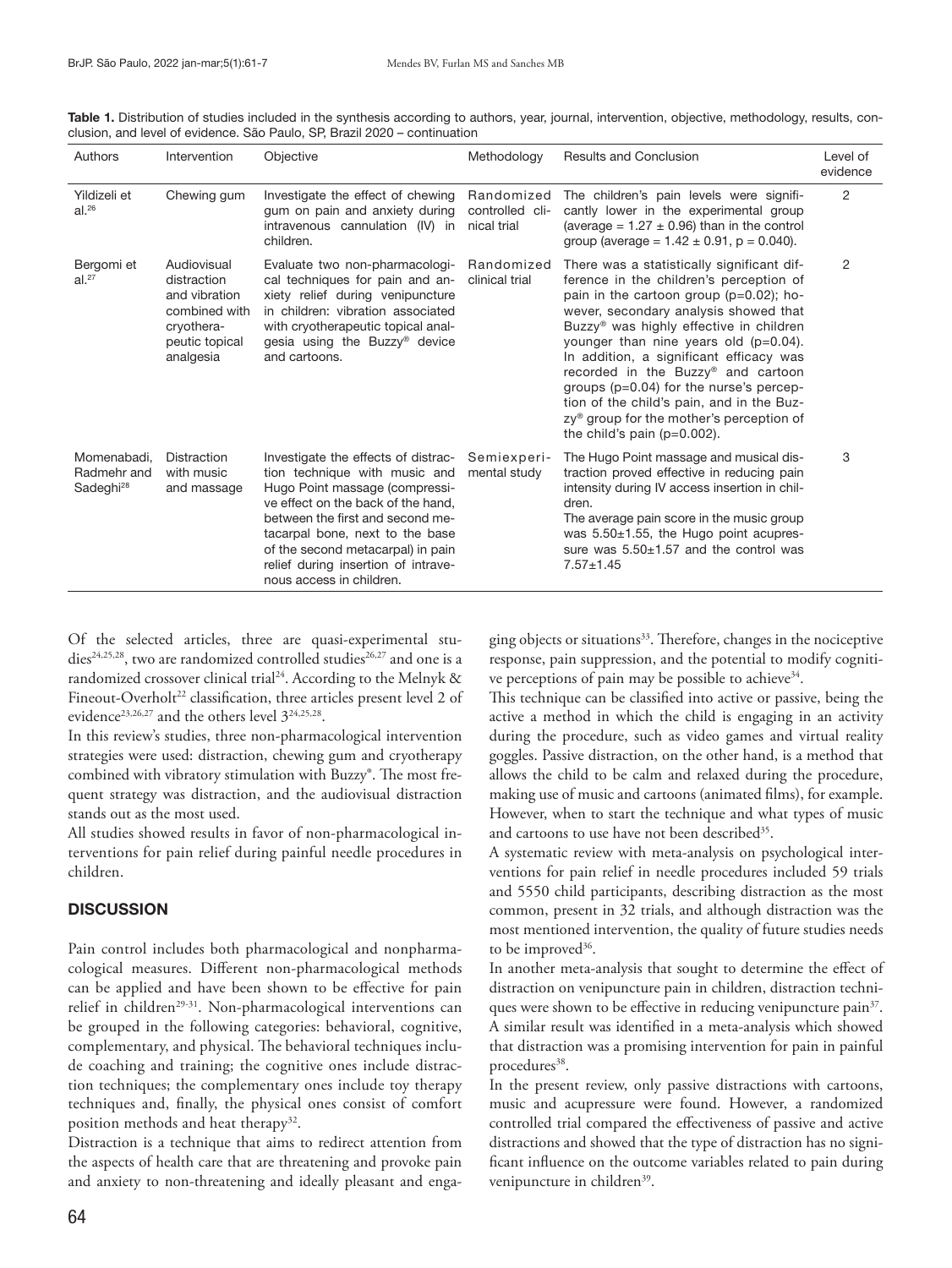Audiovisual distraction with cartoons was the most employed type of distraction. In this review's studies, this technique was compared with not receiving any intervention<sup>23</sup>, with parents holding the child without other interventions<sup>24</sup>, with toys that produce light and sound during vaccination<sup>25</sup> and with the Buzzy®<sup>27</sup> device.

The crossover clinical trial<sup>23</sup> showed that distraction was an effective non-pharmacological intervention for pain relief in hospitalized pediatric patients. The study also suggests that distraction interventions during painful procedures may help children to have more adaptive attitudes in future contexts. This result opposes another study which reveals that the children's memory of pain influences their next painful experience, so that children who have had positive experiences feel less pain in subsequent  $experiences<sup>40</sup>$ .

During vaccination, audiovisual distraction had a positive effect on pain relief in infants, with a lower average pain score in the group that watched cartoons during and after vaccination compared to the control group<sup>26</sup>. A clinical trial conducted in Italy with six-year-old children showed lower levels of pain and distress in the group that was distracted with cartoons compared to children who received traditional distraction techniques during immunization<sup>41</sup>.

Audiovisual distraction has also been compared with Buzzy®, a bee-shaped device that produces vibrations and cools by means of freezable wings<sup>27</sup>. The objective of Buzzy® is to block the transmission of pain signals through cold and vibrations, and its effect is based on the Gate Control Theory proposed by Melzack & Wall, in which barriers are capable of controlling the flow of pain information through the activation of nociceptive fibers<sup>42</sup>.

A study observed that the cartoons intervention had superior results for pain relief when compared to Buzzy®27. In a recently published study, Buzzy® was shown to be less effective than lidocaine patches, and most of the children wanted to remove the freezable wings before the end of the procedure because they started to feel uncomfortable with the cold<sup>43</sup>. Other studies showed that Buzzy® was not effective in reducing pain in peripheral venous access puncture<sup>44,45</sup>.

Music and acupressure at the Hugo Point were also passive distraction strategies that had positive results in pain control<sup>24</sup>. The Hugo Point is located on the back of the hand between the first and second metacarpal bones, next to the base of the second metacarpal bone, so that acupressure on this point reduces pain by blocking the transmission of nociceptive impulses<sup>46</sup>. A randomized clinical trial conducted in Turkey showed that children who received acupressure experienced less pain than children in the control group<sup>47</sup>. Therefore, acupressure can be a simple and affordable non-pharmacological strategy to be employed during needle procedures.

Distraction strategies using high technology are being increasingly applied in health care services. Tablets, video games, and virtual reality<sup>36,48,49</sup> have been shown to be effective or moderately effective in reducing pain during painful needle procedures in children<sup>36,50,51</sup>, however, no studies about this technology were observed in this review.

As for the use of chewing gum, it was shown to be less effective in reducing pain, but effective in reducing stress and anxiety. A similar result was found in a randomized clinical trial, in which chewing gum did not reduce pain<sup>52</sup>.

The age of the children in this review ranges from newborns to schoolchildren. Newborns, because they are not able to conceptualize pain, benefit from active distraction strategies such as looking at cards, blowing soap bubbles (which was not mentioned in this review). Preschoolers, in turn, can decrease their perception of pain and cope better with the procedure through distraction, which can be audiovisual or in the form of cards. Schoolchildren, on the other hand, have a better understanding of the procedure, of pain, and coping, thus benefiting from distraction strategies such as cartoons, video games, and virtual reality<sup>53,54</sup>.

Different scales were used to assess pain in this review's studies. On one hand, it's coherent since it's necessary to consider the children's age. On the other hand, it causes differences in assessment since it makes comparison between studies difficult.

The FLACC scale was applied in two studies with infants and preschoolers; although it is known and commonly used to assess pain in young, noncommunicative children, a recent systematic review of FLACC clinimetry concluded that there is currently insufficient data to accept the scale as reliable and valid for pain assessment during procedures<sup>54</sup>.

Other scales used were the Faces Pain Scale-Revised, Wong-Baker Faces Pain Rating and Ocher's Pain Score, which are self-report and easy expression assessment scales, in addition to the VAS, in which the child scores the pain from zero to 10, zero being no pain and 10 being the most intense pain. Because it's a subjective experience, the self-report in communicative patients is commonly used in evaluations, especially in schoolchildren who can characterize the pain<sup>55</sup>. It's noteworthy that only one study used a specific scale to assess pain in painful procedures, the Children's Anxiety Pain Scale.

In addition to pain relief, half of the studies in this review also evaluate psychological aspects, such as distress, fear and anxiety. Because pain is a multidimensional experience, it's necessary to take into account the affective dimension of pain and the suffering caused in the child<sup>56</sup>.

A study sought to know the representations of pain in schoolchildren who had undergone venipuncture and found that pain is often considered a triggering factor of suffering, often exteriorized through crying and associated with fear of being hospitalized<sup>57</sup>.

Negative experiences can generate needle phobia, anxiety, and exacerbated reactions in future procedures<sup>15,17,18,40</sup>. Therefore, by managing children's pain during painful procedures with needles, their emotional health is taken care of, allowing them to create coping strategies for future experiences<sup>40</sup>.

Furthermore, only one intervention other than distraction was identified, although other strategies such as using clowns, soap bubbles, cards, and therapy with dogs<sup>58,59,59-62</sup> exist in the literature.

This study's limitations comprise a small sample of articles, the low level of methodological evidence of the articles, methodological differences between articles, and the use of different scales to assess pain.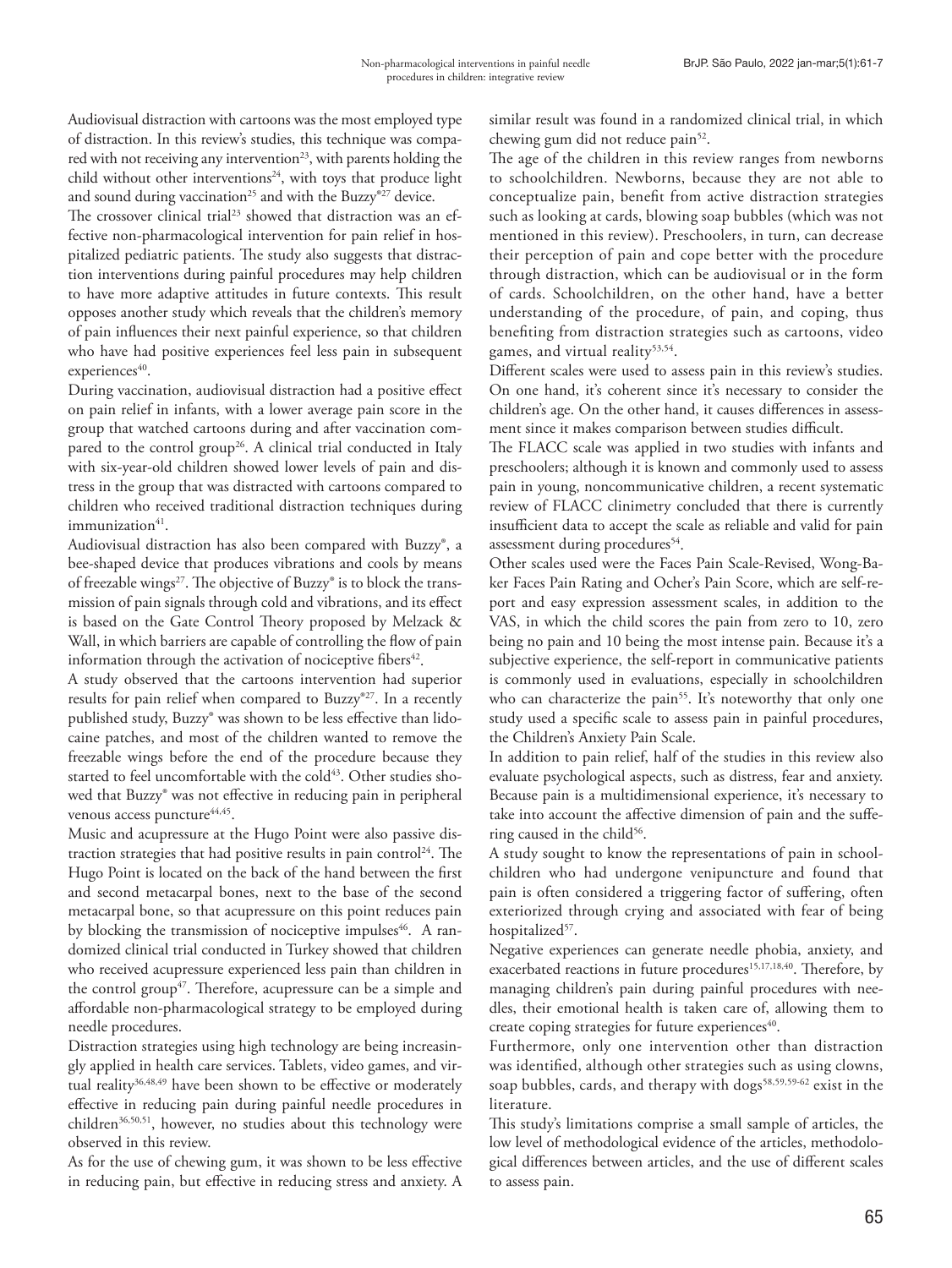## **CONCLUSION**

The results indicate that the most commonly used strategy for pain relief was distraction, and audiovisual distraction stands out.

## AUTHORS' CONTRIBUTIONS

#### **Barbara Vitória Mendes**

Data Collection, Writing - Preparation of the original, Writing - Review and Editing

#### **Maryana da Silva Furlan**

Writing - Review and Editing, Supervision

#### **Mariana Bucci Sanches**

Project Management, Writing - Review and Editing, Supervision

## **REFERENCES**

- 1. Raja SN, Carr DB, Cohen M, Finnerup NB, Flor H, Gibson S, et al. The revised International Association for the Study of Pain definition of pain: concepts, challenges, and compromises. Pain. 2020;161(9):1976-82.
- 2. DeSantana JM, Perissinotti DMN, Junior JOO, Correia LMF,Oliveira CM, Fonseca PRB. Definição de dor revisada após quatro décadas. BrJP.2020;3(3):197-8.
- 3. Koller D, Goldman RD. Distraction techniques for children undergoing procedures: a critical review of pediatric research. J Pediatr Nurs. 2012;27(6):652-81.
- 4. WHO Guidelines on the Pharmacological Treatment of Persisting Pain in Children with Medical Illnesses. Geneva: World Health Organization; 2012. 4, IMPROVING ACCESS TO PAIN RELIEF IN HEALTH SYSTEMS. Available from: https://www. ncbi.nlm.nih.gov/books/NBK138355/
- 5. Young KD. Pediatric procedural pain. Ann Emerg Med. 2005;45(2):160-71.
- 6. Conselho Nacional dos Direitos da Criança e do Adolescente (BR). Resolução nº41 de 13 out 1995. Diário Oficial da União, seção 1, 17 out 1995.
- 7. The Assessment and Management of Acute Pain in Infants, Children, and Adolescents. Pediatrics 2001;108(3):793-7. Available from: http://pediatrics.aappublications.org/content/108/3/793.abstract
- 8. Birnie KA, Chambers CT, Fernandez CV, Forgeron PA, Latimer MA, McGrath PJ, et al. Hospitalized children continue to report undertreated and preventable pain. Pain Res Manag. 2014;19(4):198-204.
- Stevens BJ, Abbott LK, Yamada J, Harrison D, Stinson J, Taddio A, et al. Epidemiology and management of painful procedures in children in Canadian hospitals. CMAJ. 2011;183(7):E403-10.
- 10. Fradet C, McGrath PJ, Kay J, Adams S, Luke B. A prospective survey of reactions to blood tests by children and adolescents. Pain. 1990;40(1):53-60.
- 11. Goodenough B, Thomas W, Champion GD, Perrott D, Taplin JE, von Baeyer CL, al. Unravelling age effects and sex differences in needle pain: ratings of sensory intensity and unpleasantness of venipuncture pain by children and their parents. Pain. 1999;80(1-2):179-90.
- 12. Humphrey GB, Boon CM, van Linden van den Heuvell GF, van de Wiel HB. The occurrence of high levels of acute behavioral distress in children and adolescents undergoing routine venipunctures. Pediatrics. 1992;90(1 pt 1):87-91.
- 13. Van Cleve L, Johnson L, Pothier P. Pain responses of hospitalized infants and children to venipuncture and intravenous cannulation. J Pediatr Nurs. 1996;11(3):161-8.
- 14. Taddio A, McMurtry CM, Shah V, Riddell RP, Chambers CT, Noel M, et al., Reducing pain during vaccine injections: clinical practice guideline. CMAJ. 2015;187(13):975-82.
- 15. Taddio A, Katz J. The effects of early pain experience in neonates on pain responses in infancy and childhood. Paediatr Drugs 2005;7(4):245-57.
- 16. Anand KJ, Barton BA, McIntosh N, Lagercrantz H, Pelausa E, Young TE, et al. Analgesia and sedation in preterm neonates who require ventilatory support: Results from the NOPAIN trial. Arch Pediatr Adolesc Med. 1999;153(4):331-8.
- 17. Hamilton JG. Needle phobia: a neglected diagnosis. J Fam Pract. 1995;41(2):169-75.
- 18. Pate JT, Blount RL, Cohen LL, Smith AJ. Childhood medical experience and temperament as predictors of adult functioning in medical situations. Child Health Care. 1996;25(4):281-98.
- 19. Soares CB, Hoga LAK, Peduzzi M, Sangaleti C, Yonekura T, Silva DRAD. Revisão integrativa: conceitos e métodos utilizados na enfermagem. Rev Esc Enferm USP. 2014;48(2):335-45.
- 20. Mendes KDS, Silveira RCCS, Galvão CM. Revisão integrativa: método de pesquisa para a incorporação de evidências na saúde e na enfermagem. Texto Contexto Enferm. 2008;17(4):758-64.
- 21. Liberati A, Altman DG, Tetzlaff J, Mulrow C, Gøtzsche PC, Ioannidis JP, et al. The PRISMA statement for reporting systematic reviews and meta-analyses of studies that evaluate healthcare interventions: explanation and elaboration. BMJ.

2009;339:b2700.

- 22. Bernadette Mazurek Melnyk, Fineout-Overholt E. Evidence-based practice in nursing & healthcare: a guide to best practice. Vol. 19, The Joanna Briggs Institute. 2013. Available from: http://www.scielo.br/pdf/rbti/v19n4/a12v19n4.pdf%0Ahttp://joannabriggs.org/assets/docs/approach/Levels-of-Evidence-SupportingDocuments-v2.pdf
- 23. Oliveira NC, Santos JL, Linhares MB. Audiovisual distraction for pain relief in paediatric inpatients: a crossover study. Eur J Pain. 2017;21(1):178-87.
- 24. Gupta HV, Gupta VV, Kaur A, Singla R, Chitkara N, Bajaj KV, et al. Comparison between the analgesic effect of two techniques on the level of pain perception during venipuncture in children up to 7 years of age: A quasi-experimental study. J Clin Diagnostic Res. 2014;8(8):1-5.
- 25. Gedam DS, Verma M, Patil U, Gedam S. Effect of distraction technique during immunization to reduce behaviour response score (FLACC) to pain in Toddlers. J Nepal Paediatr Soc. 2013;33(1):25-30.
- 26. Yildizeli Topcu S, Akgun Kostak M, Semerci R, Guray O. Effect of gum chewing on pain and anxiety in turkish children during intravenous cannulation: a randomized controlled study. J Pediatr Nurs. 2020;52:e26-32.
- 27. Bergomi P, Scudeller L, Pintaldi S, Dal Molin A. Efficacy of non-pharmacological methods of pain management in children undergoing venipuncture in a pediatric outpatient clinic: a randomized controlled trial of audiovisual distraction and external cold and vibration. J Pediatr Nurs. 2018;42:e66-72.
- 28. Momenabadi A, Radmehr M, Sadeghi N. Effect of two methods of acupressure in Hugo Point and music on severity of pain during IV insertion in children. Pakistan J Med Heal Sci. 2020;14(2):697-700.
- 29. Hasanpour M, Tootoonchi M, Aein F, Yadegarfar G. The effects of two non-pharmacologic pain management methods for intramuscular injection pain in children. Acute Pain. 2006;8(1):7-12.
- Gold JI, Kim SH, Kant AJ, Joseph MH, Rizzo A. Effectiveness of virtual reality for pediatric pain distraction during IV placement. Cyberpsychology Behav. 2006;9(2):207-12.
- 31. Gershon J, Zimand E, Pickering M, Rothbaum Bo, Hodges L. A pilot and feasibility study of virtual reality as a distraction for children with cancer. J Am Acad Child Adolesc Psychiatry. 2004;43(10):1243-9.
- 32. Short S, Pace G, Birnbaum C. Nonpharmacologic techniques to assist in pediatric pain management. Clin Pediatr Emerg Med. 2017;18(4):256-60.
- 33. Blount RL, Piira T, Cohen LL. Management of Pediatric Pain and Distress Due to Medical Procedures. In: Handbook of pediatric psychology, 3 ed. New York, NY, US: The Guilford Press; 2003. p.216-33.
- McGrath PA. Intervention and management. In: Bush JP, Harkins SW, editors. Children in pain: clinical and research issues from a developmental perspective. New York (NY): Springer-Verlag; 1991. p. 83-115.
- 35. Inan G, Inal S. The impact of 3 different distraction techniques on the pain and anxiety levels of children during venipuncture: a clinical trial. Clin J Pain. 2019;35(2):140-7.
- Birnie KA, Noel M, Chambers CT, Uman LS, Parker JA. Psychological interventions for needle-related procedural pain and distress in children and adolescents. Cochrane Database Syst Rev. 2018;(10):CD005179.
- 37. Gates M, Hartling L, Shulhan-Kilroy J, MacGregor T, Guitard S, Wingert A, et al. Digital technology distraction for acute pain in children: a meta-analysis. Pediatrics. 2020;145(2):e20191139.
- 38. Bukola IM, Paula D. The effectiveness of distraction as procedural pain management technique in pediatric oncology patients: a meta-analysis and systematic review. J Pain Symptom Manage. 2017;54(4):589-600.e1.
- 39. Newell A, Keane J, McGuire BE, Heary C, McDarby V, Dudley B, et al. Interactive versus passive distraction and parent psychoeducation as pain management techniques during pediatric venepuncture: a randomized controlled trial. Clin J Pain. 2018;34(11):1008-16.
- 40. Noel M, Chambers CT, McGrath PJ, Klein RM, Stewart SH. The influence of children's pain memories on subsequent pain experience. Pain. 2012;153(8):1563-72.
- 41. Cerne D, Sannino L, Petean M. A randomised controlled trial examining the effectiveness of cartoons as a distraction technique. Nurs Child Young People. 2015;27(3):28-33.
- 42. Susam V, Friedel M, Basile P, Ferri P, Bonetti L. Efficacy of the Buzzy System for pain relief during venipuncture in children: a randomized controlled trial. Acta Biomed. 2018;89(6-S):6-16.
- 43. Lescop K, Joret I, Delbos P, Briend-Godet V, Blanchi S, Brechet C, et al. The effectiveness of the Buzzy® device to reduce or prevent pain in children undergoing needle-related procedures: the results from a prospective, open-label, randomised, non-inferiority study. Int J Nurs Stud. 2021;113:103803.
- 44. Semerci R, Kocaaslan EN, Akgün Kostak M, Akın N. Reduction of pain during intravenous cannulation in children: Buzzy application. Agri. 2020;32(4):177-85.
- 45. Yılmaz D, Özyazıcıoğlu N, Çıtak Tunç G, Aydın Aİ, Atak M, Duygulu Ş, et al. Efficacy of Buzzy® on pain and anxiety during catheterization in children. Pediatr Int. 2020;62(9):1094-100.
- 46. Khosravan S, Atayee P, Mazloum Shahri SB, Mojtabavi SJ. Effect of Hugo's point massage with and without ice on vaccination-related pain in infants. J Hayat. 2018;24(1):7-19.
- 47. Aydin D, Sahiner NC. Effects of music therapy and distraction cards on pain relief during phlebotomy in children. Appl Nurs Res. 2017;33:164-8.
- 48. Chan E, Hovenden M, Ramage E, Ling N, Pham JH, Rahim A, et al. Virtual reality for pediatric needle procedural pain: two randomized clinical trials. J Pediatr. 2019;209:160-167.e4.
- Özalp Gerçeker G, Ayar D, Özdemir EZ, Bektaş M. Effects of virtual reality on pain,